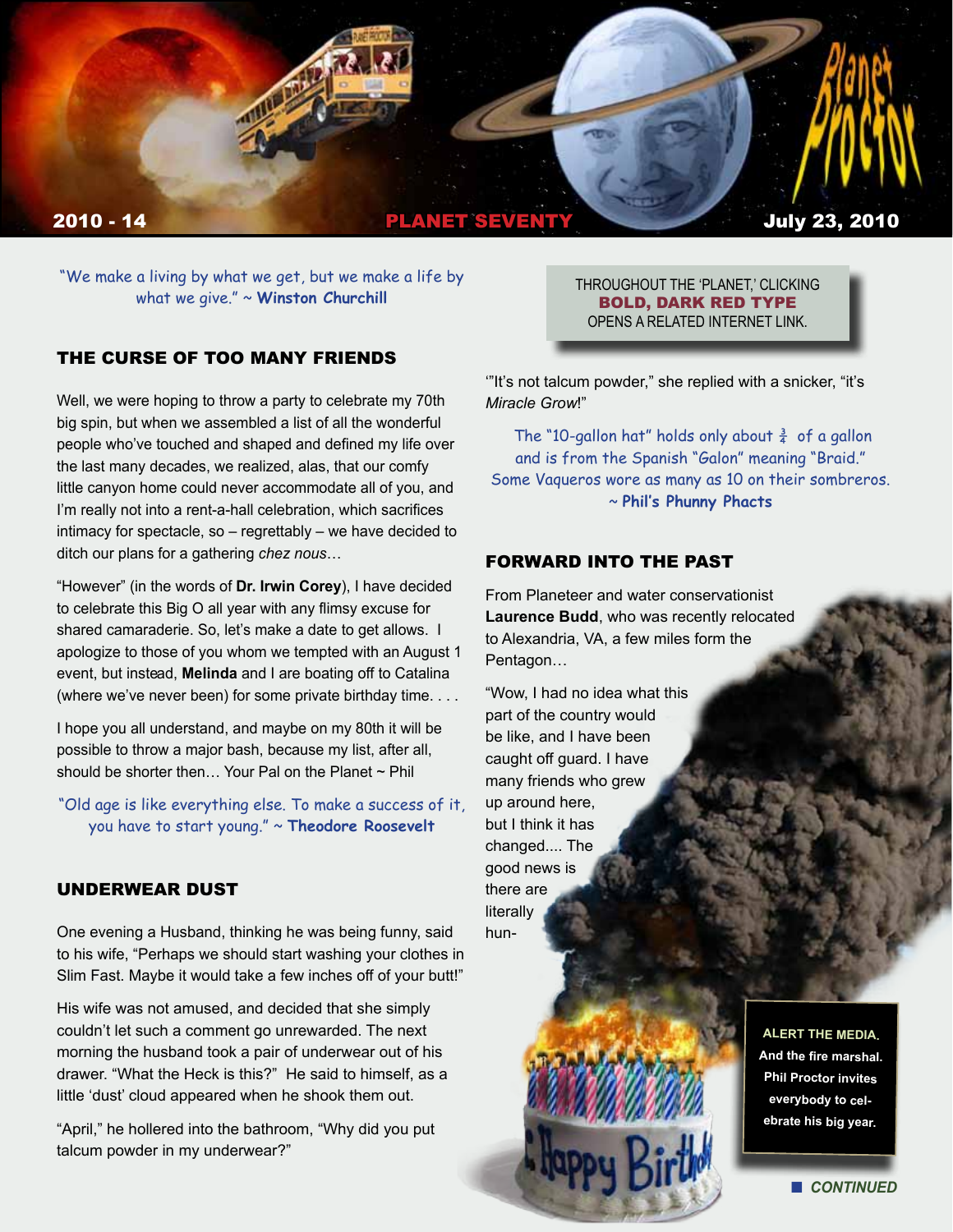**PHIL'S PHONEY PHAMILY. Phil's funnybone came naturally. He was bred on a funny farm, by a pair of Vaudevillians who had been put out to stud to raise a new generation. While his 'father,' above, taught him how to deliver jokes with a pipe clenched between his teeth, his 'mother' started him early with the tricks of glamour photography – 'always arch one arm over your** 



dreds of cafes and stores for Somalis, West Africans, Ethiopians, Nigerians, Swahili, Bedouins, Ugandans, Chinese, Thai, Filipinos, Koreans, etc. So cooking-wise I'm in heaven, and lots of chances to use my few words in various languages. I am slowly becoming aware that as a white-o-American, I'm about 25% of the population.

"The part that baffles me is -- most people I meet here have only been here a few years and most do not speak English. We're talking hundreds of thousands of people. All seem to be working in stores or as filing clerks…What was the federal mandate that said: let's bring in a multi-



#### tude of people

with no upper skills and see what happens (and make cars)? Was there some sort of huge shortage of teenage-American filing clerks in 2002? Are all these people former employees of Halliburton? Are half of all Libyans political refugees?

"It is clear that Alexandria does not have the money to upgrade any infrastructure. The traffic is way beyond the road system limits…I bet it's a barrel of monkeys being a cop here. My coworkers keep reminding me to not leave anything in my car. And of course, there are no CCW permits here, perish the thought. Bodies show up every night in local waterways, but most appear to be victims of familial or business disputes. 'It was his snoring, and the farting, it drove me crazy.'

"There are very few banks here, or even ads for banks, in sharp contrast to Colorado, where we must have three banks per block, by state law. Maybe the banks here want to stay out of sight. The other curious fact is that there are not many Mexicans/Central Americans, nor many American blacks. I do not think any normal Japanese person would live here either; I bet they are in some really nice part of Maryland.

"My company does have about 10 black employees, but mostly from Africa. The city is predominantly North African, Middle Eastern and oriental. This must keep homeland security hopping. No sign of any mosques yet, but I did go to a cool Afghan grocery. Their sign said 'Lamb - \$2.99/lb.' so I entered and asked. Well, that was only if I buy a whole lamb! They were stunned I did not go for that. They're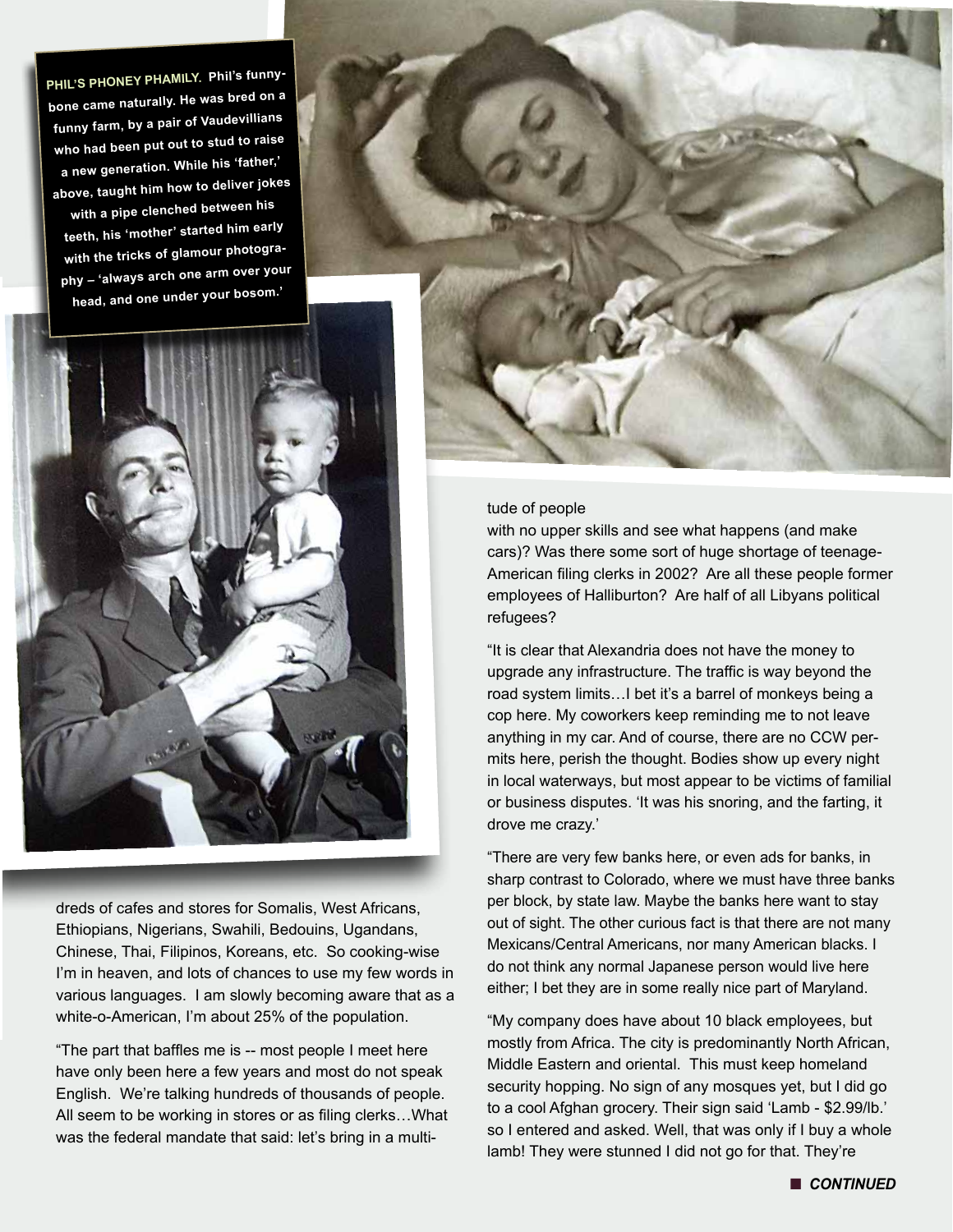**PROCTOLOGY. Running the comic commune was his Amish great-grandmother, Gina, the Madcap Madam, who not only taught Phil how to get the most out of a whooopie cushion, but how to execute a 10-foot spit take.**

almost as bad at merchandising as the Russians in LA.

"I notice that I do not see any luxury cars, even around D.C. No roundabouts – surprising, that would save a ton of gas, very few bicycles, no bicycle paths or lanes. My coworkers are baffled why I would want to ride a bike. I do notice that, similar to parts of LA, other white people are very glad to see me; (by Godfrey, there's another white man - we must band together! Livingston I presume?)

"This is a lot like the Firesign Thanksgiving poem, where everyone becomes brown. And then a funny thing happened..."

"At 18 our convictions are hills from which we look; at 45 they are caves in which we hide." ~ **F. Scott Fitzgerald**

# THE BRONTOSAURUS WHISPERER

"When asked to name some dinosaur names, a few names come to mind: T-Rex, Stegosaurus, Brontosaurus. Unfortunately, there's no such thing as a Brontosaurus. Paleontologist O.C. Marsh discovered the first Brontosaurus skeleton in 1879, but since that skeleton didn't have a head, he used a skull that was found miles away to complete the skeleton. He named the hybrid-dinoskeleton Brontosaurus (Thunder Lizard).

It turns out that the skeleton that Marsh found was



actually the skeleton of an Apatosaurus, a species that Marsh had already discovered and named two years earlier.

"Since the dinosaur in question already had a name, there was no longer any dinosaur named Brontosaurus. The supposed head of the Brontosaurus was later

discovered to be from a dinosaur known as the Camarasaurus.

"This means that not only is there no such thing as a Brontosaurus, but also there is no dinosaur that looks like what the Brontosaurus looks like. It was literally the head of one dinosaur on the body of another dinosaur." – *from* **OMG FACTS***, LaPorte, IN*

"The trouble with life isn't that there is no answer; it's that there are too many answers." ~ Anthropologist **Ruth Benedict**

**n** CONTINUED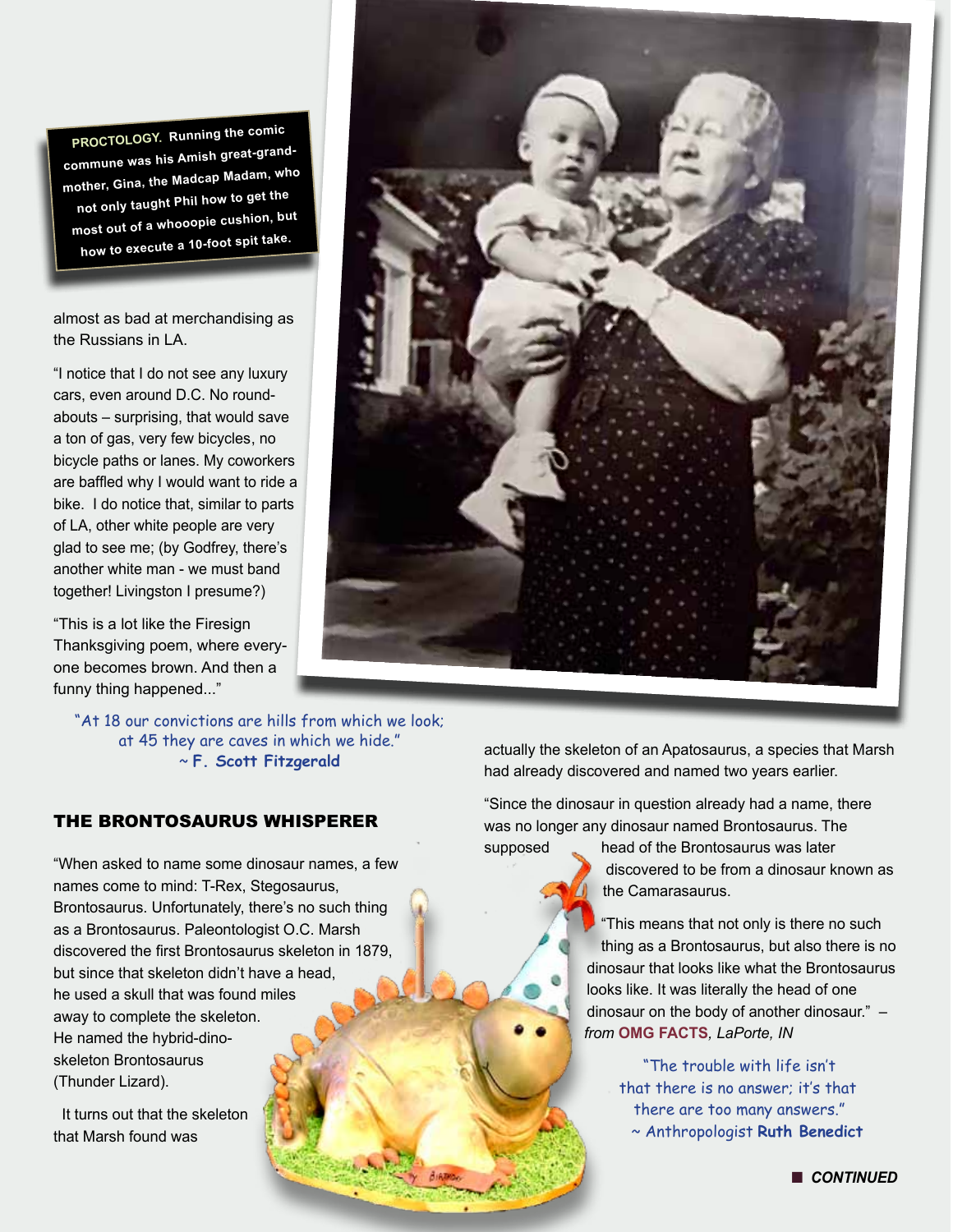## THE WHORE'S **WHISPERER**

The Lone Ranger was ambushed and captured by an enemy Indian War Party. The Indian Chief proclaims, "So, YOU are the great Lone Ranger. In honor of the Harvest Festival, you will be executed in three days. But before I kill you, I grant you three requests. What is your FIRST?'

The Lone Ranger responds, "I'd like to speak to my horse." The Chief nods and Silver is brought before the Lone Ranger, who whispers in Silver's ear, and the horse gallops away. Later that evening, Silver returns with a beautiful blonde woman on his back. As the Indian Chief watches, the blonde enters the Lone Ranger's tent and spends the

night. The next morning the Indian Chief admits he's impressed.

"You have a very fine and loyal horse. But I will still kill you in two days. What is your SECOND request???"

The Lone Ranger again asks to speak to his horse. Silver is brought to him, and he again whispers in

the horse's ear. As before, Silver takes off and disappears over the horizon.

Later that evening, to the Chief's surprise, Silver again returns, this time with a voluptuous brunette, more attractive than the blonde. She enters the Lone Ranger's tent and spends the night.

The following morning the Indian Chief is again impressed. "You are indeed a man of many talents, but I will still kill you tomorrow. What is your LAST request???"

The Lone Ranger responds, "I'd like to speak to my horse, alone."

The Chief is curious, but he agrees, and Silver is brought to the Lone Ranger's tent. Once they're alone, the Lone Ranger grabs Silver by both ears, looks him square in the eye and says, "READ MY LIPS!! FOR... THE... LAST... TIME... 'BRING POSSE!'"



**STAGE COACHED. Already a seasoned monologuist at 3, Phil first gains fame as 'The Booster Chair Toastmaster,' then leaves the circuit to start his comedy career (and finish his potty training).** 

 "There is only one way to achieve happiness on this terrestrial ball, and that is to have either a clear conscience or none at all" ~ **Ogden Nash** (1902-1971)

#### GREENING GREENLAND

In the *LA Times* On Location column, **Richard Verrier** wrote of the use of the frigid continent to film scenes for Paramount's *The Last Airbender*, currently on screens and based on a Nickelodeon cartoon series (to which I've actually added voices.)

It took them two months to construct a village there featuring 11 full-sized fiberglass igloos made in Philadelphia and shipped over many months earlier as part of 10 containers of food, supplies and costume materials.

They only shot nine days there and were housed in the village of Ilulissat, which means "Iceberg," and is acces-

sible only by sea or small plane. But that's not all. Verrier reports that the tiny town has 4,000 people -- and 5,000 dogs. Mush!

> "Hello. You could not send the autograph (whenever possible nominal) in advance I thank." ~ **Russian Fan**

# IT'S ABOUT TIME

#### **'Short List 4/Future: News from the**

**Year 2137:** A scary-satiric mix of *Blade Runner* and Firesign Theatre by the folks at the Onion, this is a 12-minute parody newscast (\$1.99 on iTunes) posits a post apocalyptic world where human hopes, entire states and the English language lie in ruins. Slick, sly and mind-blowing."

(*TIME* Magazine July 26 - pg. 63)